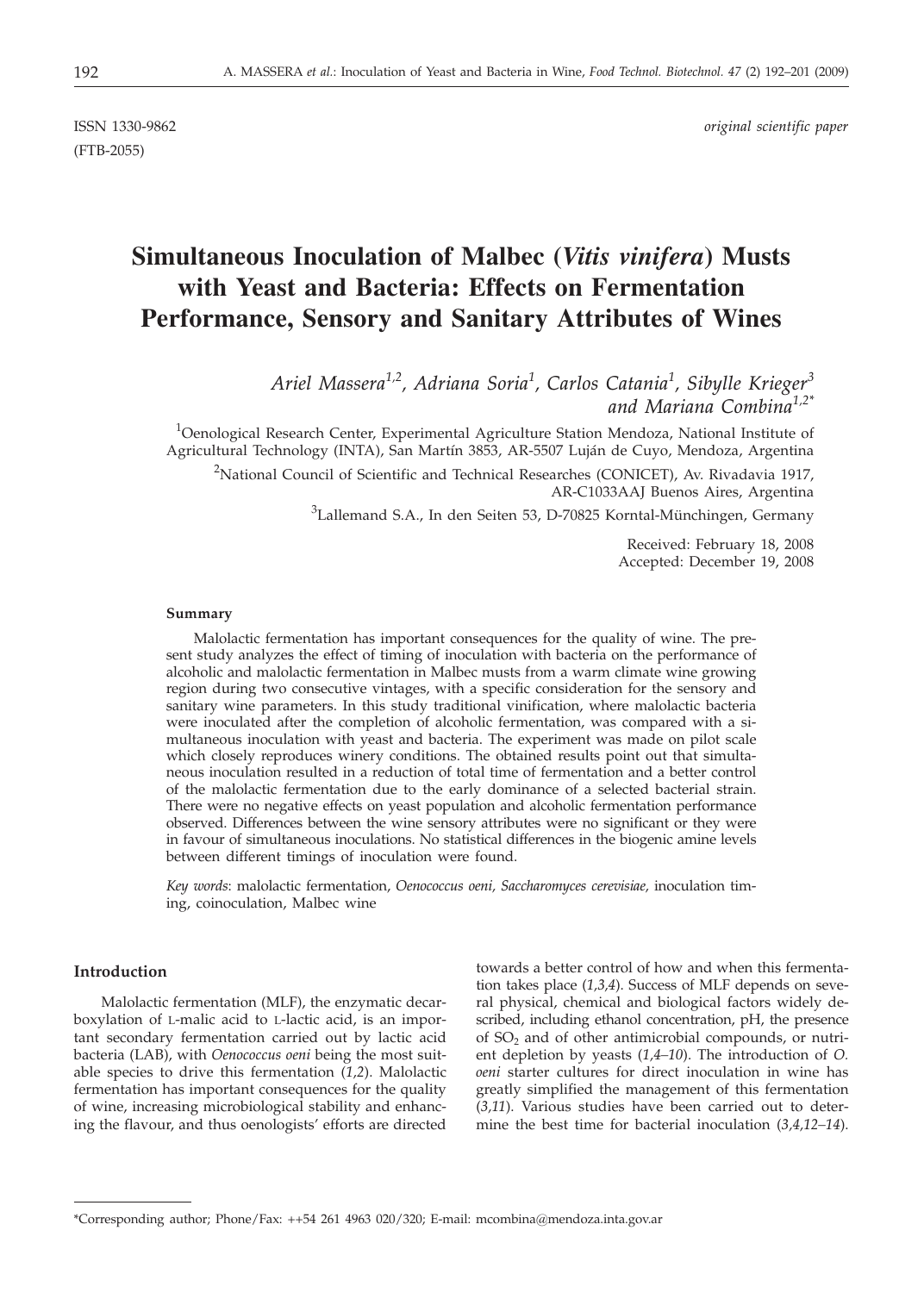Some of them suggest a simultaneous fermentation (alcoholic and malolactic) by adding at the same time selected bacteria and yeast strains into the grape must. Early inoculation was extensively assayed in the 1980s along with the development of commercial bacterial starter cultures with little encouraging results (*15–17*). To avoid potential problems associated with simultaneous inoculation, the addition of bacterial cultures after the completion of alcoholic fermentation (AF) was massively adopted (*18–20*). Unfortunately, sequential inoculation with bacterial starter cultures has not always guaranteed successful induction of MLF, and problems have been reported from the industry (*2,21,22*). Consequently, this subject has recently been retaken and new studies have been done to determine the best time for inoculation with bacterial starter culture (*3,4,10,13,14*).

It was postulated that simultaneous inoculation of must with yeast and bacteria would allow a more successful induction of MLF due to a gradual adaptation of bacteria to increasing alcohol concentrations and to the benefit from higher nutrient availability present in grape musts, compared to the conditions at the end of AF (*2,4*). Several yeast and bacterial strain combinations have been used to study simultaneous AF and MLF with variable results (*3,4,10,12–14,23,24*). Most of the studies have been conducted under laboratory conditions which do not always allow a scale-up to winery conditions and successful prediction of a MLF in winery environment (*4,12,13,23*). Especially when studies are done in pasteurized juices or white musts, sanitary conditions are very different from the winery conditions, which could have an impact on the implantation of the starter culture, and consequently on the final sensory quality of the wines (*10,14*).

In Argentina, LAB inoculation after the completion of AF is still the practice most widely used, and wines are kept under ideal conditions in order to have the MLF successfully induced, but most of these conditions also increase the risk of spoilage by undesired microorganisms (*14*). Argentina belongs to the wine growing regions with warm climate, where musts and wines typically have pH values above 3.5, conditions favourable for the growth of lactobacilli and pediococci, and the prevention of spontaneous MLF is difficult. Especially red wines with high pH are most suitable for undergoing spontaneous MLF, mainly because of their potential to support the growth of spoilage bacteria with unpredictable impact on wine safety and quality (*e.g.* biogenic amine production, stuck fermentation) (*25*).

However, despite a possible advantage of simultaneous inoculation with yeast and bacteria in order to achieve an early dominance of the selected bacterial strain, this technique is little considered by Argentinean wineries, because oenologists fear the depreciation of wine quality due to the activity of LAB in musts, mainly related to an excessive acetic acid production as a consequence of heterofermentative sugar metabolism (C. Catania, personal communication).

This study was done to investigate the risk and/or the advantage of early bacterial inoculation under the Argentinean climate conditions for winemaking with special regard to security and wine quality. Studies were done in Malbec musts during two consecutive years and

traditional vinifications with LAB inoculated after completion of AF were compared with a simultaneous inoculation, where yeasts and bacteria were inoculated concurrently. Two commercial wine yeast strains and one malolactic bacterium strain were chosen for this study. The selection was done with respect to good compatibility between the microorganisms, but also with respect to the starter cultures commonly used in our region to ferment red wines. Malbec was chosen because it is the most important grape cultivar in Argentina, and it represents a typical example of a red wine production by vinification with malolactic fermentation.

## **Materials and Methods**

#### *Microorganisms*

Two commercial active dry *Saccharomyces cerevisiae* strains (INTA MZA and ICV D80, Lallemand Inc., Canada) were used to ferment the musts. The yeast strain INTA MZA had previously been isolated from Mendoza vineyards (Argentina) and selected for Malbec fermentation in an earlier work from the laboratory (*26,27*). The freeze dried commercial *O. oeni* strain (Uvaferm Alpha, Lallemand Inc., Canada) was selected because of its good capacity to induce MLF in Malbec wines. Microorganisms were rehydrated according to the manufacturer's specifications.

## *Experimental design*

This study was designed to closely reproduce, in pilot scale (1 hL), the real winery conditions and then to conduct the sensory analyses of the obtained wines. Experimental design included randomized complete block design with factorial arrangement of treatments. Two factors were included: yeast strain and bacterial inoculation timing. Each must was considered as one block with 4 treatments. Treatments (in triplicate) consisted in combining AF by *S. cerevisiae* Lalvin MZA or ICV D80 strains with MLF by *O. oeni* Uvaferm Alpha strain. Malolactic bacteria were inoculated either together with yeast (simultaneous treatment: SIM) or after the completion of AF (sequential treatment: SEQ).

### *Fermentations*

Malbec grapes (*Vitis vinifera*) from Pedriel and Drummond, two important viticultural areas in Mendoza (Argentina), were hand harvested during 2004 (musts A and  $B_{04}$ ) and 2005 (musts  $B_{05}$  and C) vintages. Grapes from vineyard B were collected in both sampling years, so they were identified as  $B_{04}$  and  $B_{05}$ . Musts A and C were harvested from two different vineyards during different vintages to respect the variation of the 'terroir' influence. The chemical composition of the musts is shown in Table 1. Grapes were crushed before 50 mg/L of total  $SO_2$  and 30 g/hL of yeast nutrient (Fermaid K, Lallemand Inc., Canada) were added. Twelve 1-hL stainless steel tanks were filled with each must and yeast strains were added. Malolactic bacteria were inoculated either 12 h after yeast inoculation (SIM), when total and free SO<sub>2</sub> were 27 and 12 mg/L, respectively, or after the completion of AF (SEQ). The microorganisms were inoculated according to manufacturer's recommendations to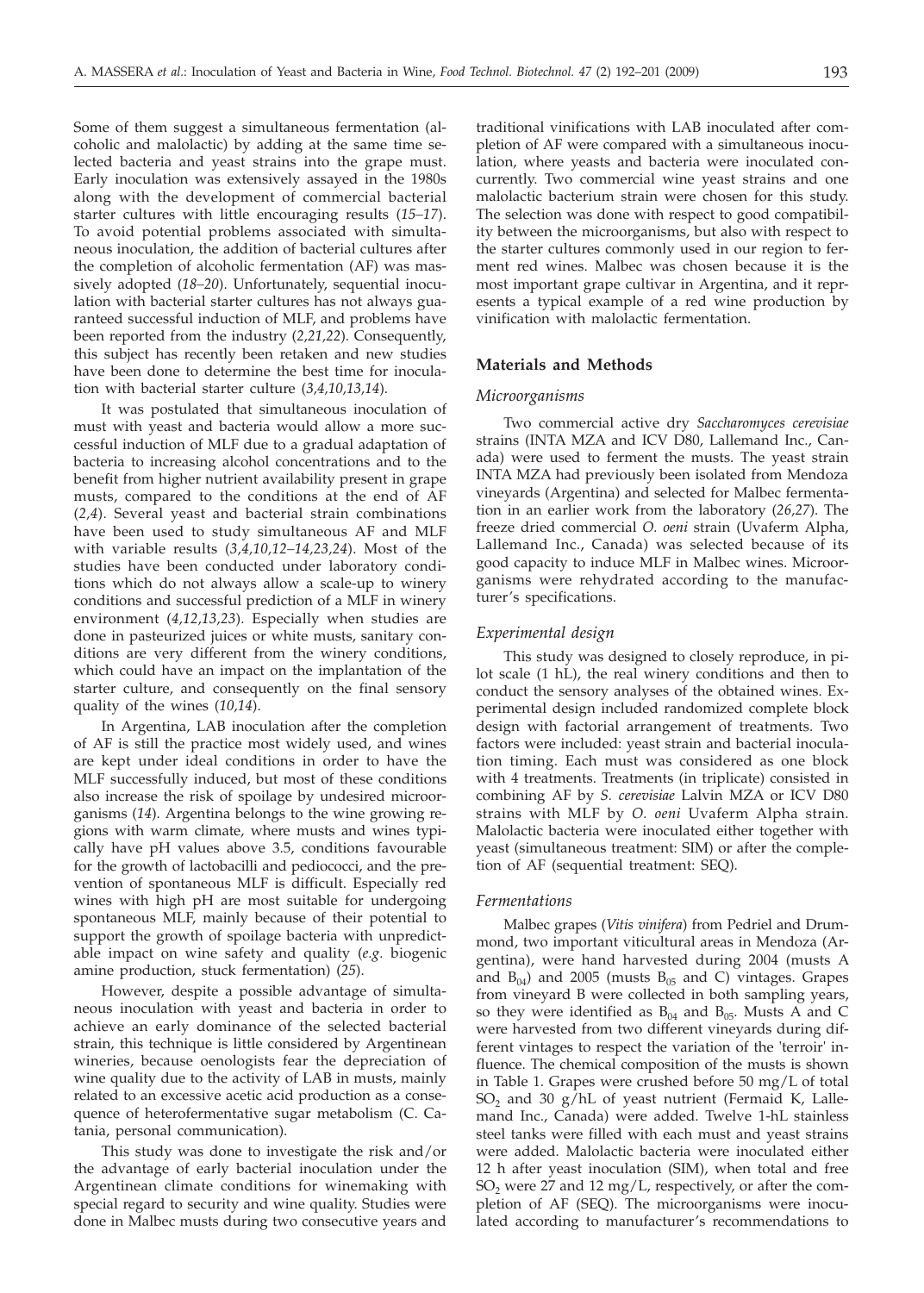|                                        |                 | 2004 vintage         | 2005 vintage    |                 |  |
|----------------------------------------|-----------------|----------------------|-----------------|-----------------|--|
| Parameters                             | Must A          | Must B <sub>04</sub> | Must C          | Must $B_{05}$   |  |
| pH                                     | $3.20 \pm 0.02$ | $3.60 \pm 0.02$      | $3.10\pm0.02$   | $3.60 \pm 0.01$ |  |
| $\gamma$ (assimilable nitrogen)/(mg/L) | $90+2$          | $199 + 3$            | $112 + 4$       | $126 \pm 3$     |  |
| $\gamma$ (reducing sugars)/(g/L)       | 237.80±2.35     | $222.20+1.89$        | $245.62+1.12$   | 273.47+2.22     |  |
| $\gamma$ (titratable acidity)/(g/L)    | $7.5 \pm 0.3$   | $5.9 \pm 0.1$        | $8.3 \pm 0.2$   | $7.2 \pm 0.2$   |  |
| $\gamma$ (L-malic acid)/(g/L)          | $1.37 \pm 0.10$ | $2.46 \pm 0.12$      | $1.51 \pm 0.26$ | $2.67 \pm 0.40$ |  |

Table 1. Chemical composition of Malbec musts from Mendoza, Argentina

Data are means of triplicates±standard deviation

give cell counts of 106 CFU/mL for both commercial yeast and malolactic bacterial strains. Fermentations were done following the standard protocols for Malbec wine vinification. This includes a maceration period for 15–20 days at  $24-26$  °C and at the end of AF, the wines were settled, racked and then kept at 22 °C until the end of MLF. After MLF, the wines were physically and chemically stabilized, bottled without filtration and stored at 18 °C. The wines were considered to be dry and AF concluded when the reducing sugar level was below 2 g/L.

## *Yeast and bacteria enumeration*

During fermentation, viable yeast and bacterial cell counts were determined using commercial culture media. Yeasts were enumerated by inoculating 0.1 mL of adequate dilutions (in 0.1 % peptone, if necessary) onto the plates of WL nutrient agar (Oxoid Ltd., UK) with the addition of chloramphenicol (50  $\mu$ g/L) and erythromycin (70  $\mu$ g/L). Plates were incubated at 28 °C during two days for colony development. Bacteria were enumerated by spread plating on MRS agar (Britania Labs S.A., Argentina) with the addition of tomato juice (15 % by volume) and natamycin (to suppress yeast growth) with a final concentration of 500 mg/L (Fermi-Stop, Rodán S.R.L., Argentina). Plates were incubated at 30 °C for 10 days under low oxygen conditions (GENbag Microaer, bioMérieux S.A., France).

## *Analytical methods*

The progress of AF was monitored daily for decline in total soluble solids using the gravimetric method for density (*28*). Malolactic fermentation was monitored following L-malic acid degradation by enzymatic determination (Boehringer Inc., Germany). Initial free  $\alpha$ -amino nitrogen in must was calculated by formol titration (*29*). Titratable and volatile acidity, pH, ethanol, sugar and  $SO<sub>2</sub>$  concentrations were determined by standard methods (*30*). Biogenic amines (histamine, tyramine, putrescine, cadaverine and phenylethylamine) were determined in the finished wines by HPLC (*31*).

# *Sensory analyses*

Sensory analyses were performed to investigate the differences among treatments, always comparing within the same must and the same harvest year. Sensory analyses were done 4 months after bottling by 15 trained panelists from the Stable Sensorial Analysis Group belonging to Oenological Research Center from the National Institute of Agricultural Technology (INTA), Argentina. Panelists in this group are continuously trained in monthly sessions and at the Annual Sensory Descriptive Training Course. Wines were equilibrated at room temperature (22 $\degree$ C) and 50-mL samples were poured into wine glasses ISO 3591 (*32*). Two consecutive sessions were done. Each tray contained four test wines from one must including all treatments. Replicates were done separately on different days. Sensory descriptive analysis was performed working on anonymous samples. For the sensory descriptive analysis, wine descriptors were selected by the panellists during the first session to allow discrimination between treatments (SIM and SEQ). At the following session, intensity of each descriptor was measured by means of a structured scale from 1 to 5 (*33,34*). The average rating of all panellists for each wine and each descriptor was obtained.

## *Statistical analyses*

Statistical data analyses were done by analysis of variance (ANOVA) followed by LSD Fisher test to evaluate the significance of variation among mean values. All significance tests were conducted at  $p\leq 0.05$  levels.

## **Results**

AF finished in all musts between 10 and 14 days after yeast inoculation independently of the timing of LAB inoculations. No differences in duration of AF were observed between the two bacteria inoculation times in any of the yeast/bacteria pairings evaluated during both years studied (Table 2).

In wines with simultaneous treatments, MLF was completed in 10 to 26 days (Table 2), and the pH increased by 0.2–0.4 units compared to the initial values (Table 3). The only exception to this trend was must C simultaneously inoculated with INTA MZA yeast strain, where bacteria failed to reduce L-malic acid below 0.1 g/L, the level generally recognized as the threshold for a complete MLF (*12*). After 35 days, 0.38 g/L of L-malic acid still remained in wines of this treatment (Table 3). Treatments with simultaneous inoculation showed a reduced total fermentation time (AF+MLF) compared to sequential inoculations. However, the length of MLF itself in simultaneous treatments was similar or longer than their respective sequential treatments (Table 2).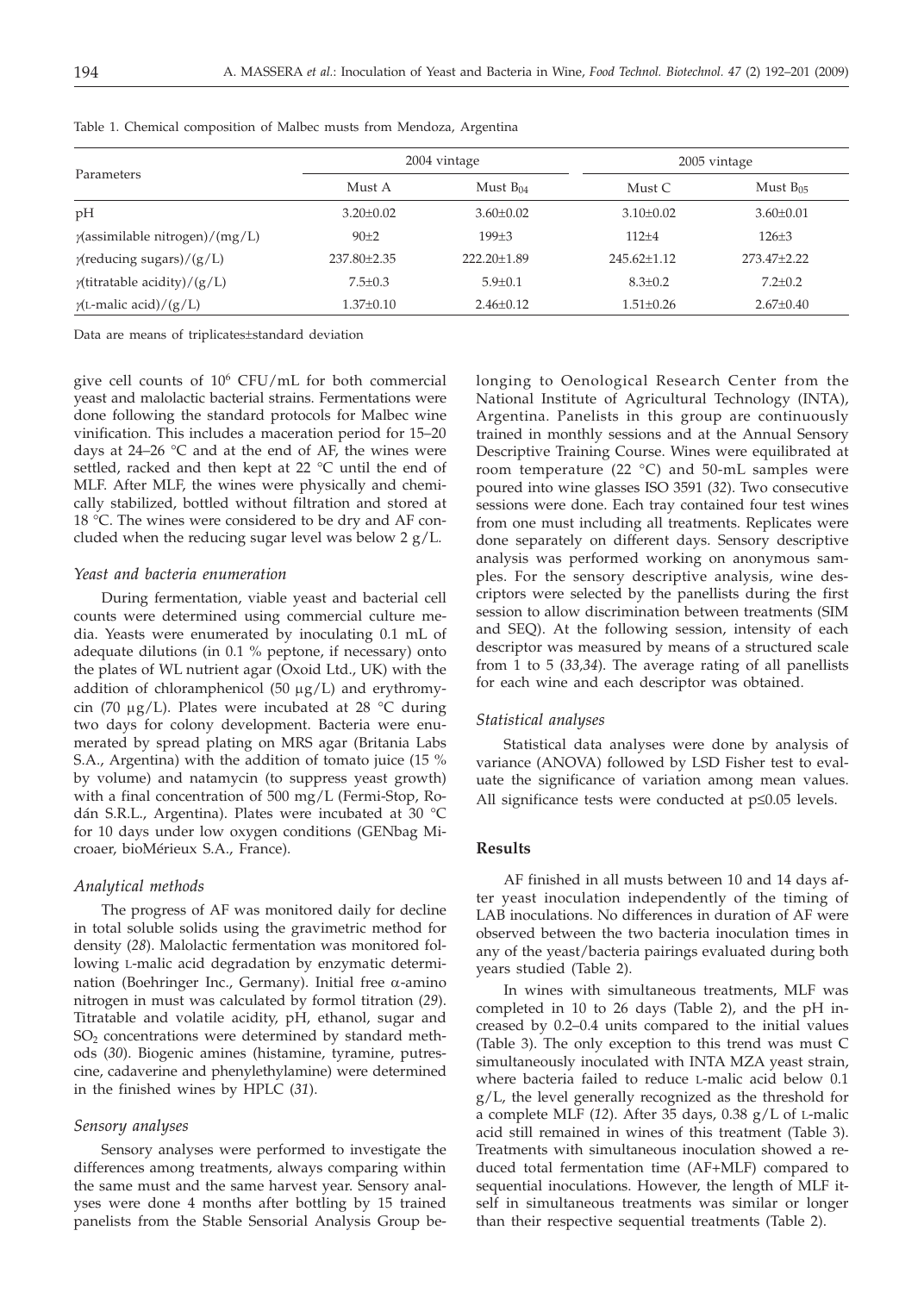|  |                                                 | Table 2. Time required to reach sugar concentrations below 2 $g/L$ and L-malic acid concentrations below 0.1 $g/L$ in Malbec musts |  |  |  |  |  |
|--|-------------------------------------------------|------------------------------------------------------------------------------------------------------------------------------------|--|--|--|--|--|
|  |                                                 | fermented with two S. cerevisiae strains (INTA MZA and ICV D80) and with O. oeni strain (Uvaferm Alpha), comparing two inocula-    |  |  |  |  |  |
|  | tion times (SIM: simultaneous, SEO: sequential) |                                                                                                                                    |  |  |  |  |  |

| Vintage<br>year | Must         | Yeast strain    | Inoculation time | Time to complete<br>AF/day | MLF time after LAB<br>inoculation/day | Total fermentation time<br>$(AF+MLF)/day$ |
|-----------------|--------------|-----------------|------------------|----------------------------|---------------------------------------|-------------------------------------------|
| 2004            |              | <b>INTA MZA</b> | <b>SIM</b>       | 14                         | 10                                    | 14                                        |
|                 |              |                 | <b>SEQ</b>       | 14                         | 14                                    | 28                                        |
|                 | А            | ICV D80         | <b>SIM</b>       | 14                         | 14                                    | 14                                        |
|                 |              |                 | <b>SEQ</b>       | 14                         | 14                                    | 28                                        |
|                 |              | <b>INTA MZA</b> | <b>SIM</b>       | 14                         | 14                                    | 14                                        |
|                 | $B_{04}$     |                 | <b>SEQ</b>       | 14                         | 8                                     | 22                                        |
|                 |              | ICV D80         | <b>SIM</b>       | 14                         | 26                                    | 26                                        |
|                 |              |                 | <b>SEQ</b>       | 14                         | 21                                    | 35                                        |
| 2005            |              | <b>INTA MZA</b> | <b>SIM</b>       | 12                         | NR                                    | <b>NR</b>                                 |
|                 | $\mathsf{C}$ |                 | <b>SEQ</b>       | 12                         | 14                                    | 26                                        |
|                 |              | ICV D80         | <b>SIM</b>       | 12                         | 26                                    | 26                                        |
|                 |              |                 | <b>SEQ</b>       | 12                         | 21                                    | 33                                        |
|                 |              | <b>INTA MZA</b> | <b>SIM</b>       | 10                         | 14                                    | 14                                        |
|                 |              |                 | <b>SEQ</b>       | 10                         | 12                                    | 22                                        |
|                 | $B_{05}$     | ICV D80         | <b>SIM</b>       | 10                         | 22                                    | 22                                        |
|                 |              |                 | <b>SEQ</b>       | 10                         | 26                                    | 36                                        |

AF: alcoholic fermentation; MLF: malolactic fermentation; LAB: lactic acid bacteria; NR: not reached Values are means of three independent fermentation tank replicates

Table 3. Average of chemical analysis data±standard deviation recorded after MLF in Malbec wines fermented with two *S. cerevisiae* strains (INTA MZA and ICV D80) and *O. oeni* strain (Uvaferm Alpha), comparing two inoculation times (SIM: simultaneous, SEQ: sequential)

| Vintage year | Malbec must | Yeast strain    | Inoculation time | pH                  | $\gamma$ (volatile acidity)/g/L | $\gamma$ (L-malic acid)/g/L |
|--------------|-------------|-----------------|------------------|---------------------|---------------------------------|-----------------------------|
| 2004         | A           | <b>INTA MZA</b> | <b>SIM</b>       | $(3.42 \pm 0.01)^a$ | $(0.41 \pm 0.04)^a$             | $\leq 0.04$                 |
|              |             |                 | <b>SEQ</b>       | $(3.40\pm0.04)^a$   | $(0.40 \pm 0.03)^a$             | $\leq 0.04$                 |
|              |             | ICV D80         | <b>SIM</b>       | $(3.37 \pm 0.02)^a$ | $(0.59 \pm 0.03)^a$             | $\leq 0.04$                 |
|              |             |                 | <b>SEQ</b>       | $(3.40\pm0.02)^a$   | $(0.40\pm0.02)^{b}$             | $\leq 0.04$                 |
|              |             | <b>INTA MZA</b> | <b>SIM</b>       | $(3.87 \pm 0.03)^a$ | $(0.42 \pm 0.03)^a$             | $\leq 0.04$                 |
|              | $B_{04}$    |                 | <b>SEQ</b>       | $(3.92 \pm 0.05)^a$ | $(0.30 \pm 0.01)^{b}$           | $≤0.04$                     |
|              |             | ICV D80         | <b>SIM</b>       | $(3.86 \pm 0.03)^a$ | $(0.41 \pm 0.02)^a$             | $\leq 0.04$                 |
|              |             |                 | <b>SEQ</b>       | $(3.89 \pm 0.03)^a$ | $(0.32 \pm 0.02)^{b}$           | $\leq 0.04$                 |
| 2005         | $\mathsf C$ | <b>INTA MZA</b> | <b>SIM</b>       | $(3.45 \pm 0.01)^a$ | $(0.41 \pm 0.01)^a$             | $(0.38 \pm 0.07)^a$         |
|              |             |                 | <b>SEQ</b>       | $(3.47 \pm 0.01)^a$ | $(0.40 \pm 0.01)^a$             | $(0.06 \pm 0.04)^{b}$       |
|              |             | ICV D80         | <b>SIM</b>       | $(3.50 \pm 0.01)^a$ | $(0.50 \pm 0.01)^a$             | $\leq 0.04$                 |
|              |             |                 | <b>SEQ</b>       | $(3.53 \pm 0.01)^a$ | $(0.48 \pm 0.04)^a$             | $\leq 0.04$                 |
|              |             | <b>INTA MZA</b> | <b>SIM</b>       | $(4.01\pm0.02)^a$   | $(0.60 \pm 0.03)^a$             | $≤0.04$                     |
|              | $B_{05}$    |                 | <b>SEQ</b>       | $(4.01\pm0.11)^a$   | $(0.57 \pm 0.02)^a$             | $\leq 0.04$                 |
|              |             | ICV D80         | <b>SIM</b>       | $(4.00\pm0.08)^a$   | $(0.49 \pm 0.16)^a$             | $≤0.04$                     |
|              |             |                 | <b>SEQ</b>       | $(4.04\pm0.05)^{a}$ | $(0.36 \pm 0.02)^{b}$           | $\leq 0.04$                 |

Data are means of triplicates. Number with different letters within a same column from each yeast/bacteria pair differ at p<0.05 level (Fisher´s LSD test)

Viable yeast population was not significantly influenced by *O. oeni* addition in simultaneous treatments during active fermentation (Figs. 1–4). Considerable reduction of yeast populations was observed in simultaneous treatments with ICV D80 once AF was finished in two of the musts, compared to their respective sequential treatments (Figs. 1c and 4c).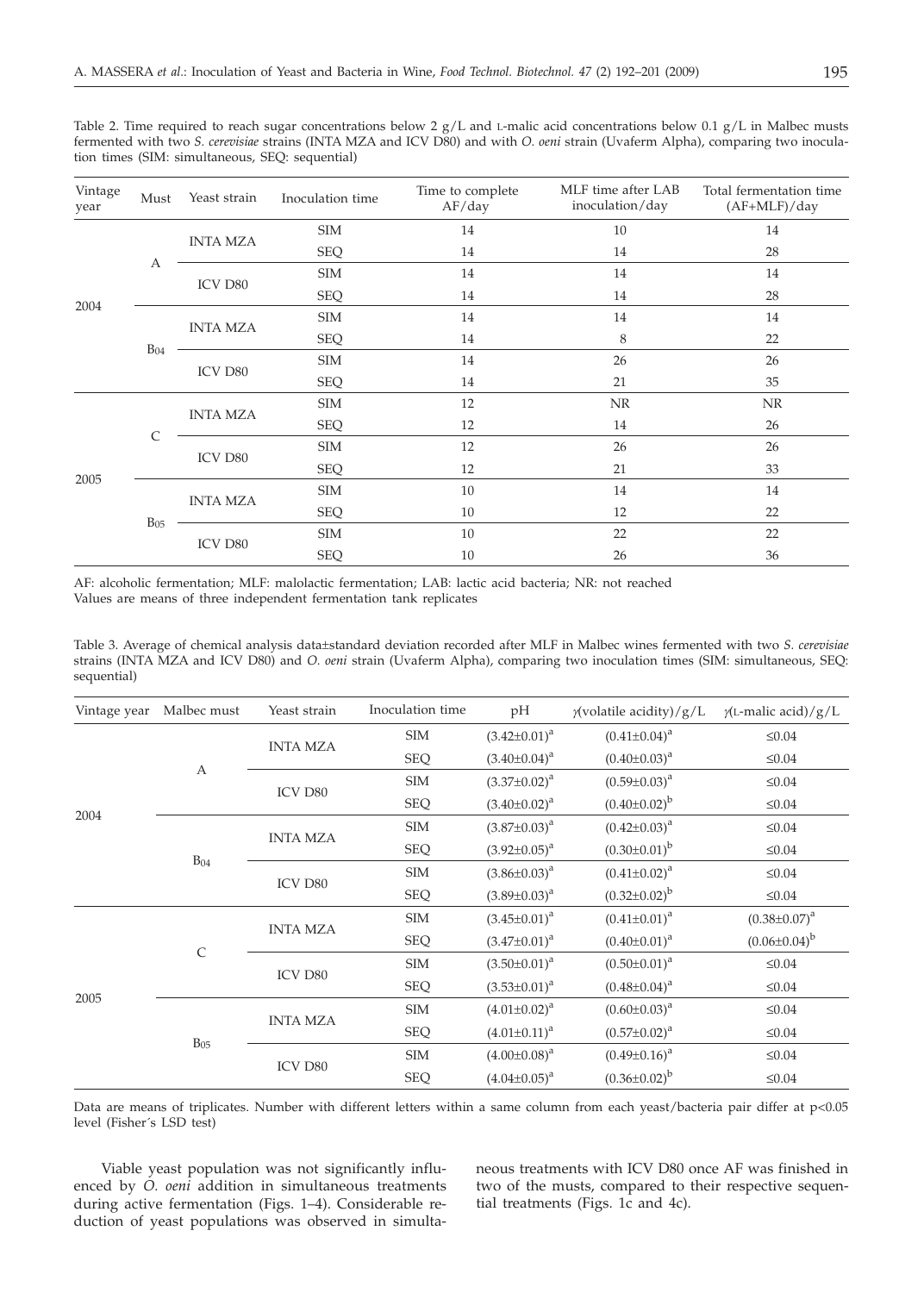Viable population of LAB did not decline after simultaneous inoculation. In the majority of treatments, *O. oeni* populations stayed constant or increased and reached peak populations above 106 CFU/mL (Figs. 1a and c, 2a and c, 3c, and 4a and c). Once more, fermentation from must C inoculated with INTA MZA/Uvaferm Alpha pair

represents the exception to this trend. LAB population decreased during the first days after inoculation, followed by a slow increase of bacterial population and consequently a slow rate of L-malic acid degradation. Malolactic fermentation failed to go to dryness during the evaluated time (35 days), as was reported above (Fig. 3a).



**Fig. 1.** Must A: kinetics of L-malic acid degradation and viability of *Saccharomyces cerevisiae* strains (INTA MZA and ICV D80) and *Oenococcus oeni* strain (Uvaferm Alpha) in simultaneous (a and c) and sequential (b and d) inoculations. Arrows indicate bacterial inoculation in sequential treatments. Error bars represent standard error



Fig. 2. Must B<sub>04</sub>: kinetics of L-malic acid degradation and viability of *Saccharomyces cerevisiae* strains (INTA MZA and ICV D80) and *Oenococcus oeni* strain (Uvaferm Alpha) in simultaneous (a and c) and sequential (b and d) inoculations. Arrows indicate bacterial inoculation in sequential treatments. Error bars represent standard error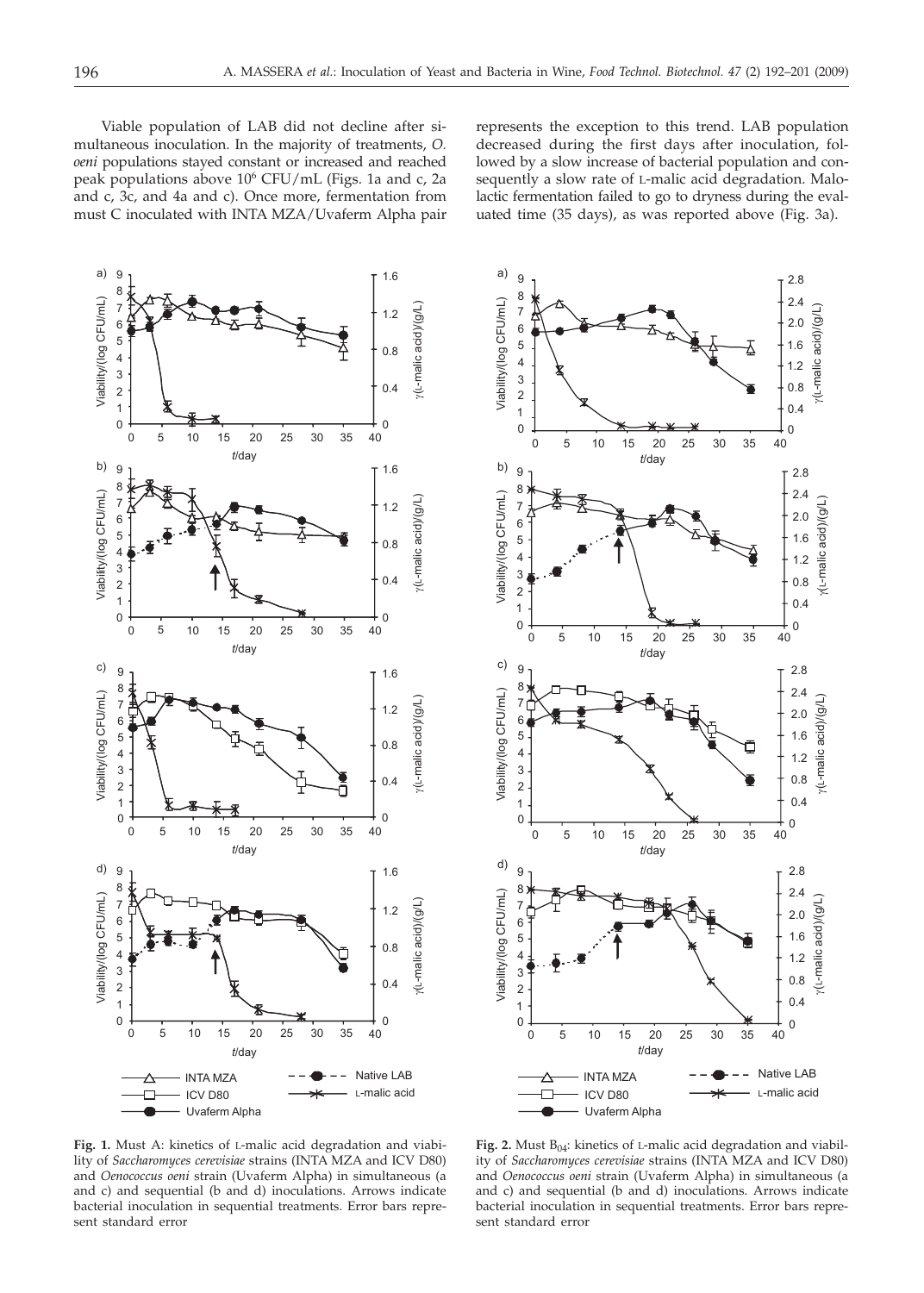Bacterial viabilities were highly similar among simultaneous treatments, while different rates of L-malic acid degradation were recorded. In 5 of the 7 simultaneous treatments, which had undergone MLF, 80 % of the total L-malic acid were transformed during the first week (Figs. 1a and c, 2a, and 4a and c), while in the other two treatments, a slower MLF was observed (Figs.

2c and 3c). In addition, slow rates of L-malic acid degradation were also observed in their respective sequential inoculation treatments (Figs. 2d and 3d). This fact could suggest a certain incompatibility between yeast and bacteria in this pair in some must conditions. The addition of bacteria at the end of AF caused a change in the rates of L-malic acid degradation, which was different in every

a)





**Fig. 3.** Must C: kinetics of L-malic acid degradation and viability of *Saccharomyces cerevisiae* strains (INTA MZA and ICV D80) and *Oenococcus oeni* strain (Uvaferm Alpha) in simultaneous (a and c) and sequential (b and d) inoculations. Arrows indicate bacterial inoculation in sequential treatments. Error bars represent standard error

Fig. 4. Must  $B_{05}$ : kinetics of L-malic acid degradation and viability of *Saccharomyces cerevisiae* strains (INTA MZA and ICV D80) and *Oenococcus oeni* strain (Uvaferm Alpha) in simultaneous (a and c) and sequential (b and d) inoculations. Arrows indicate bacterial inoculation in sequential treatments. Error bars represent standard error

2.0

2.4

2.8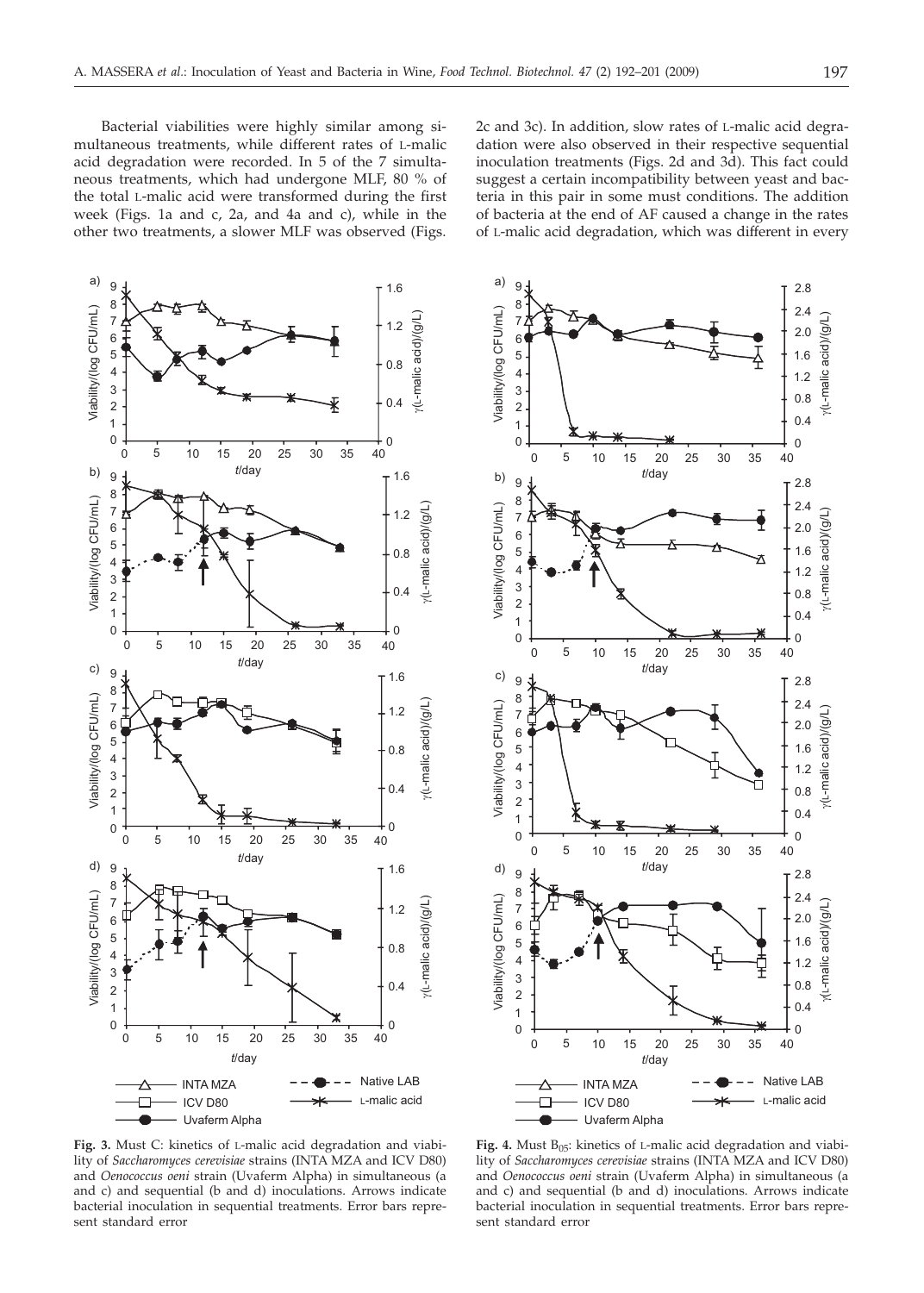must. In 5 of 8 sequential treatments, 30–45 % of L-malic acid had already been metabolized at inoculation time (Figs. 1b and d, 3b and d and 4b).

Chemicoanalytical data of the finished wines after MLF are shown in Table 3. In all wines undergoing MLF, residual L-malic acid concentrations were below  $0.1$  g/L measured by the enzymatic test, always taking into account the exception in the trial with simultaneous inoculation of INTA MZA/Uvaferm Alpha pair in must C, already mentioned. Acetic acid concentrations were statistically higher in some treatments with simultaneous inoculation compared to the respective sequential inoculation. In spite of this, all measured values were well within the range normally found in Mendoza red wines and volatile acidity never exceeded 0.60 g/L (Table 3). No differences in ethanol and total and free  $SO<sub>2</sub>$ concentrations were recorded among treatments within the respective must (data not shown).

Biogenic amines (histamine, tyramine, putrescine, cadaverine and phenylethylamine), frequently found in wines with spontaneous MLF, were determined in the finished wines obtained from the 2005 vintage. Putrescine was the most abundant amine in all analyzed wines, in concentrations ranging from 5 to 9 mg/L (Table 4). Histamine was only detected at low concentrations in wines obtained from must  $B_{05}$  without distinction among the inoculation treatments, and levels were below the legal maximum for histamine in wine (*35*). Tyramine, cadaverine and phenylethylamine concentrations were under the detection limit of the method (0.05 mg/L for tyramine and cadaverine; and 0.1 mg/L for phenylethylamine) (data not shown). No statistical differences in the biogenic amine levels between the timings of inoculation were found (Table 4).

Table 4. Average of biogenic amine analysis data and standard deviation from Malbec wines fermented with two *S. cerevisiae* strains (INTA MZA and ICV D80) and with *O. oeni* strain (Uvaferm Alpha), comparing two inoculation times (SIM: simultaneous, SEQ: sequential) during 2005 vintage

| Malbec   | Yeast           | Inoculation | $\gamma$ histamine) | $\gamma$ (putrescine) |  |
|----------|-----------------|-------------|---------------------|-----------------------|--|
| must     | strain          | time        | mg/L                | mg/L                  |  |
| C        | <b>INTA MZA</b> | <b>SIM</b>  | < 0.05              | $(5.69 \pm 0.20)^a$   |  |
|          |                 | <b>SEO</b>  | < 0.05              | $(5.84 \pm 0.84)^a$   |  |
|          | <b>ICV D80</b>  | <b>SIM</b>  | < 0.05              | $(6.40 \pm 1.78)^a$   |  |
|          |                 | <b>SEO</b>  | < 0.05              | $(9.25 \pm 2.40)^a$   |  |
| $B_{05}$ | <b>INTA MZA</b> | <b>SIM</b>  | $(1.97 \pm 0.47)^a$ | $(5.41 \pm 0.16)^a$   |  |
|          |                 | <b>SEO</b>  | $(1.84 \pm 0.25)^a$ | $(5.31 \pm 0.30)^a$   |  |
|          |                 | <b>SIM</b>  | $(1.51 \pm 0.04)^a$ | $(6.63 \pm 1.35)^a$   |  |
|          | <b>ICV D80</b>  | <b>SEO</b>  | $(1.53 \pm 0.27)^a$ | $(7.19 \pm 8.08)^a$   |  |
|          |                 |             |                     |                       |  |

Data are means of triplicates. Number with different letters within a same column from each yeast/bacteria pair differ at p<0.05 level (Fisher´s LSD test)

For the sensory descriptive analysis (SDA), wine descriptors associated with MLF and typical Malbec wine flavours were selected: fruity, spicy, lactic, aroma intensity, bitterness, sweetness, astringency, concentration, violet colour and global colour intensity. Sensory

evaluation of all wines from 2004 vintage revealed not statistically significant differences for any treatment and combination regardless of the yeast strains employed and timing of LAB inoculation, always comparing within the same must. Similar results were obtained with wines from must C (2005), while wines from must  $B_{05}$ fermented with the yeast strain INTA MZA showed significant differences in 3 of the 10 sensory descriptors selected. In this last case, wines with sequential inoculation showed significantly lower values in fruity flavour, violet colour and global colour intensity compared to their simultaneous treatment (Fig. 5).



Fig. 5. Sensory descriptors of Malbec wines from must B<sub>05</sub> fermented with *S. cerevisiae* strain (INTA MZA) and *Oenococcus oeni* strain (Uvaferm Alpha) in simultaneous (SIM) and sequential (SEQ) inoculations

## **Discussion**

Malolactic fermentations of red wines with high pH are difficult to control, since wine conditions support the growth of native bacteria already during AF, which could have a negative impact on wine quality. Inoculation with selected bacterial cultures after AF does not always result in a dominance of the selected strain and the desired contribution. Simultaneous inoculation of LAB with the wine yeast will allow an early dominance of the selected strain and a better control over the outcome of MLF. Nevertheless, there is still the discussion of the risk to get excessive production of acetic acid due to the heterofermentative degradation of sugar when bacteria are inoculated in the must.

Although the benefits and risks in sequential and simultaneous AF and MLF remain controversial, early inoculation now begins to be more frequently used to ensure the success of MLF with selected bacterial strains (*1*). This work represents for the first time the impact of the timing of bacterial inoculation on the performance of AF and MLF in Malbec musts from a warm climate wine growing regions, comparing simultaneous inoculation of yeast and bacteria with traditional vinification protocol, where bacterial inoculation was done sequentially after the completion of AF. A specific consider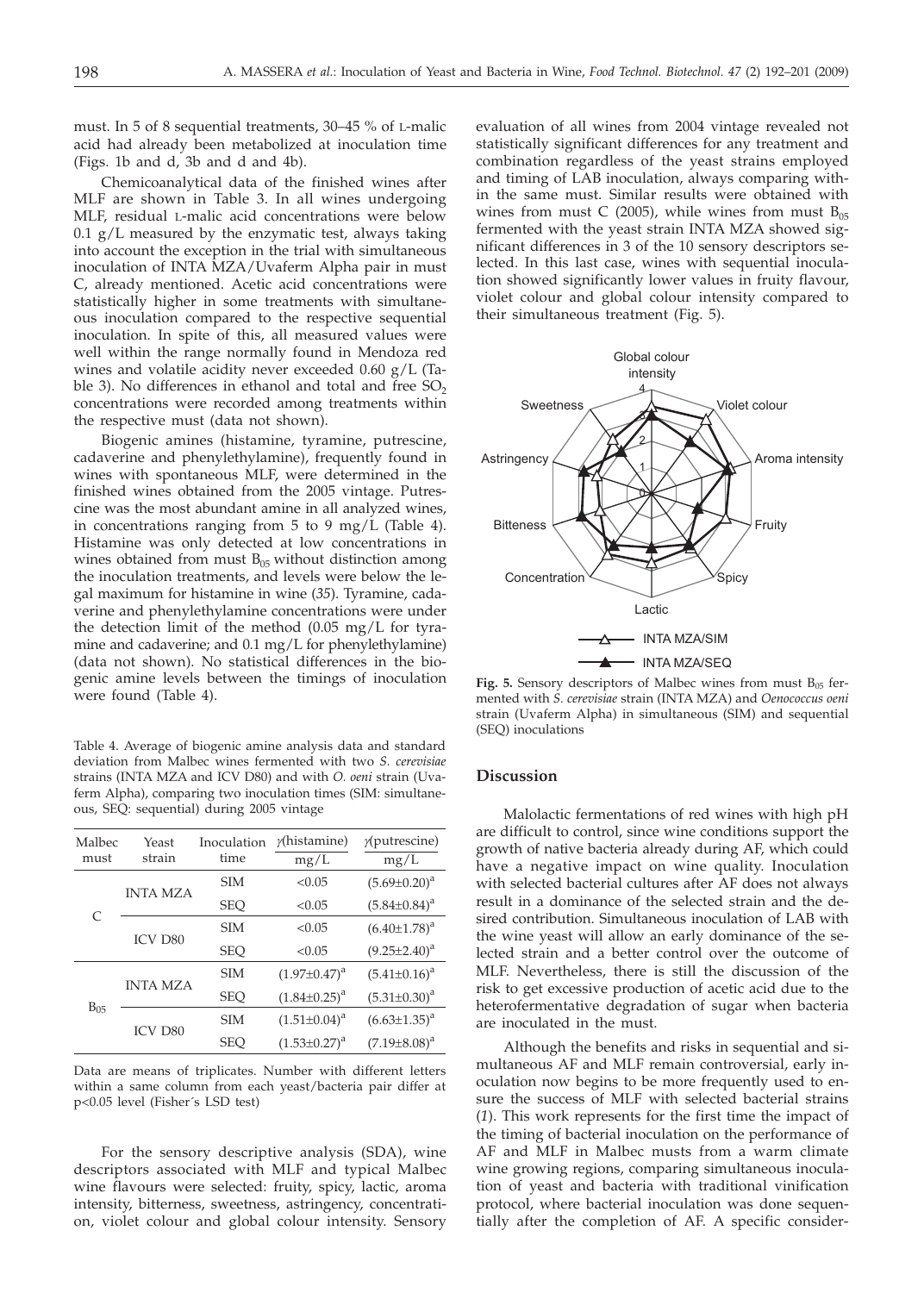ation was given to the sensorial and sanitary wine parameters. The experiments were made in pilot scale (experimental unit of 1 hL) which closely reproduces the winery conditions and allows sensorial evaluation.

Different researchers have suggested that simultaneous inoculation of yeast and bacteria could have a negative impact on the kinetics of the AF (*17,36*). The authors associated the inhibition of yeast growth with the high levels of acetic acid produced by LAB in the presence of available sugars in the must. In our experiments, a negative impact of the presence of bacteria on the performance of AF (duration 10–14 days of irrespective timing of inoculation) could not be found and levels of acid acetic never exceed  $0.60$  g/L. Our results confirm the findings of other research groups (*3,10,13,14,24*), showing the possibility of simultaneous induction of alcoholic and malolactic fermentations without excessive increase in volatile acidity. A reduction of yeast populations was observed in simultaneous treatments after AF had been finished, as described by King and Beelman (*17*) in a model grape juice/wine system where bacteria accelerated the yeast's death phase without any effect on AF.

Generally, a significant reduction in total fermentation time was observed when using simultaneous inoculation techniques compared to sequential inoculations. The time gained in the traditional inoculation practice was ranging between 7 and 14 days, depending on the must and the yeast involved. This represents an important advantage for the wineries not only for the process efficiency, but also for safety, because it avoids the presence of spoilage microorganisms and*/*or biogenic amines. Wines obtained after successful AF/MLF would immediately be ready for downstream treatments, such as racking, fining, and sulphur dioxide addition, allowing an early microbiological stabilization. In general, irrespective of the timing of inoculation, combinations with yeast strain INTA MZA resulted in faster performance of MLF (up to 14 days), compared to the wines inoculated with yeast strain ICV D80, suggesting a good compatibility of INTA MZA with the malolactic starter strain Uvaferm Alpha. Nevertheless, in one must this combination resulted in an incomplete L-malic acid degradation when bacteria and yeast were inoculated simultaneously. Sluggish MLF was directly correlated with an important die-off of the bacterial population upon inoculation (2 log) and bacterial population could not regain the critical number of  $10^6$  CFU/mL within the time frame of this experiment (35 days).

When slow MLF rates were recorded in simultaneous inoculation treatments, they were also observed in the respective sequential inoculations. Although the compatibility between yeast and malolactic bacteria is dependent of the specific strain combinations, the use of compatible strains will not always guarantee the success of MLF. As it was observed in our study, results obtained with the same yeast/bacteria pair were dependent on the must used. Successful induction of MLF depends not only on the must composition and vintage, but also on the yeast/bacteria pairing and timing of inoculation, as previously reported by other researchers (*37,38*).

On the other hand, partial degradation of L-malic acid was recorded in sequential treatments. The initial

L-malic acid reduction before the inoculation with selected LAB was above 20 %, which is the maximum percentage that could be attributed to yeast metabolism (*39,40*). These results could indicate a partial native LAB L-malic acid degradation.

Although *O. oeni* implantation was not measured in this study an increase of LAB population was observed when commercial *O. oeni* strain was simultaneously inoculated. In our later studies, similar results were associated with 100 % dominance of the selected bacterial strain (*41,42*). This could suggest a better control over the spontaneous bacterial populations when simultaneous inoculation is done.

Biogenic amines were included in this study as a sanitary parameter to evaluate the advantage of simultaneous inoculation practices allowing an early dominance of the selected strain. High levels of biogenic amines in wine are mainly related to the development of spontaneous ML bacteria, frequently belonging to the genera *Pediococcus* and *Lactobacillus*, especially in red wines with high pH (*25,43*). No significant differences in the amine levels between the timings of bacteria inoculation were found in our studies, although in some sequential treatments considerable development of native bacteria was observed. Putrescine levels recorded in all wines could already have been present in the must. Some biogenic amines are normal constituents of grapes in variable amounts in different varieties of *Vitis vinifera*, frequently associated with excessive nitrogen nutrition and/or low potassium concentrations in soil, which increase polyamine levels in berries (*44–46*).

No evidence was found of simultaneous AF/MLF having a negative impact on the general quality of the inoculated wines with regard to the relevant chemical parameters and sensory attributes of wines. Sensory analysis is an important aspect that has been scarcely considered in earlier related works. When simultaneous and sequential treatments were compared, differences between wine sensory attributes were not significant or they were in favour of the simultaneous inoculations. Wines with simultaneous treatment showed enhanced sensorial attributes related to high quality wine like colour and fruity flavour. Many authors have described acetaldehyde degradation by malolactic bacteria leading to colour reduction in wine during MLF (*47,48*), which was not confirmed in our results.

Our study has shown that simultaneous inoculation results in an important reduction of total time (AF+MLF). Early inoculation with a selected bacterial strain allows the dominance of the selected strain and a better control over the spontaneous bacterial populations without any negative effect on the yeast population and performance of AF.

## **Conclusion**

Simultaneous inoculation with yeast and bacteria could be an interesting winemaking practice with an easy protocol to carry out, which represents a real time saving tool for wineries and allows the best control over the sensorial and sanitary quality of wines from a warm climate wine growing regions.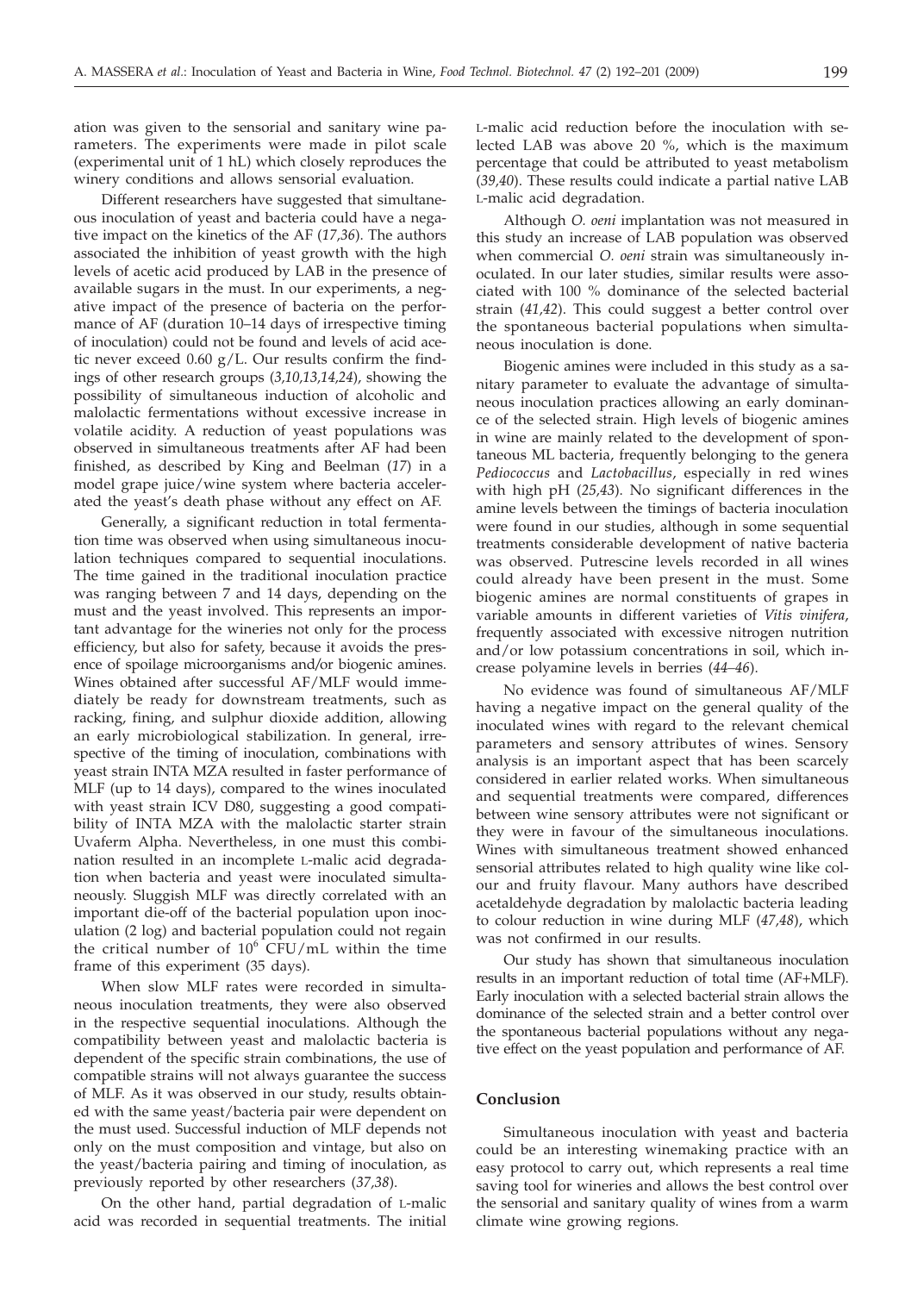### *Acknowledgements*

This work was supported by a PID grant (PID 288/01) co-funded by Lallemand Inc. and FONCyT-ANPCyT, Argentina.

# **References**

- *1.* H. Alexandre, P.J. Costello, F. Remize, J. Guzzo, M. Guilloux-Benatier, *Saccharomyces cerevisiae-Oenococcus oeni* interactions in wine: Current knowledge and perspectives, *Int. J. Food Microbiol. 93* (2004) 141–154.
- *2.* K.C. Fugelsang, C.G. Edwards: Fermentation and Post-Fermentation Processing. In: *Wine Microbiology Practical Applications and Procedures*, Springer, New York, USA (2007) pp. 115–138.
- *3.* S.A. Krieger, Starter cultures for the malolactic fermentation – Time of inoculation*, Proceedings of the 13th International Enology Symposium*, Breisac, Germany (2002) pp. 77–91.
- *4.* I. Rosi, G. Fia, V. Canuti, Influence of different pH values and inoculation time on the growth and malolactic activity of a strain of *Oenococcus oeni*, *Aust. J. Grape Wine Res. 9* (2003) 194–199.
- *5.* A. Lonvaud-Funel, A. Joyeux, C. Dessens, Inhibition of malolactic fermentation of wines by products of yeast metabolism, *J. Sci. Food Agric*. *44* (1988) 183–191.
- *6.* I. Capucho, M.V. San Romão, Effect of ethanol and fatty acids on malolactic activity *of Leuconostoc oenos*, *Appl. Microbiol. Biotechnol. 42* (1994) 391–395.
- *7.* R. Carreté, M.T. Vidal, A. Bordons, M. Constantí, Inhibitory effect of sulphur dioxide and other stress compounds in wine on the ATPase activity of *Oenococcus oeni*, *FEMS Microbiol. Lett. 211* (2002) 155–159.
- *8.* F. Comitini, R. Ferretti, F. Clementi, I. Mannazzu, M. Ciani, Interactions between *Saccharomyces cerevisiae* and malolactic bacteria: Preliminary characterization on a yeast proteinaceous compound(s) active against *Oenococcus oeni*, *J. Appl. Microbiol. 99* (2005) 105–111.
- *9.* C. Reguant, R. Carreté, M. Constantí, A. Bordons, Population dynamics of *Oenococcus oeni* strains in a new winery and the effect of SO2 and yeast strain, *FEMS Microbiol. Lett. 246* (2005) 111–117.
- *10.* G. Zapparoli, E. Tosi, S. Krieger, Influence of the pH of Chardonnay must on malolactic fermentation induced by bacteria co-inoculated with yeasts, *Vitis*, *45* (2006) 197–198.
- *11.* J.C. Nielsen, C.A. Prahl, A. Lonvaud-Funel, Malolactic fermentation in wine by direct inoculation with freeze-dried *Leuconostoc oenos* cultures, *Am. J. Enol. Vitic. 47* (1996) 42– 48.
- *12.* T. Henick-Kling, Y.H. Park, Consideration for the use of yeast and bacterial starter cultures:  $SO<sub>2</sub>$  and timing of inoculation, *Am. J. Enol. Vitic. 45* (1994) 464–469.
- *13.* M.J. Semon, C.G. Edwards, D. Forsyth, C. Dinn, Inducing malolactic fermentation in Chardonnay musts and wines using different strains of *Oenococcus oeni*, *Aust. J. Grape Wine Res. 7* (2001) 52–59.
- *14.* D. Jussier, A.D. Morneau, R. Mira De Orduña, Effect of simultaneous inoculation with yeast and bacteria on fermentation kinetics and key wine parameters of cool-climate Chardonnay, *Appl. Environ. Microbiol. 72* (2006) 221–227.
- *15.* R.B. Beelman, R.M. Keen, M.J. Banner, S.W. King, Interactions between wine yeast and malolactic bacteria under wine conditions, *Dev. Ind. Microb. 23* (1982) 107–121.
- *16.* S. Lafon-Lafourcade, E. Carre, A. Lonvaud-Funel, P. Ribereau-Gayon, Induction of malolactic fermentation in wines by inoculation with freeze-dried *L. oenos* commercial strain, *Conn. Vigne Vin*, *17* (1983) 55–71 (in French).
- *17.* S.W. King, R.B. Beelman, Metabolic interactions between *Saccharomyces cerevisiae* and *Leuconostoc oenos* in a model grape juice/wine system, *Am. J. Enol. Vitic. 37* (1986) 53–60.
- *18.* S.A. Krieger, W.P. Hammes, T. Henick-Kling, Management of malolactic fermentation using starter cultures, *Vineyard Winery Manag. 16* (1990) 45–50.
- *19.* S.A. Krieger, W.P. Hammes, T. Henick-Kling, How to use malolactic starter cultures in the winery, *Aust. N. Z. Wine Ind. J. 8* (1993) 153–160.
- *20.* T. Henick-Kling: Malolactic Fermentation. In: *Wine Microbiology and Biotechnology*, G.H. Fleet (Ed.), Taylor & Francis, Abingdon, UK (1993) pp. 289–326.
- *21.* E. Gindreau, A. Joyeux, G. De Revel, O. Claisse, A. Lonvaud-Funel, Evaluation of malolactic bacteria prevalence in the indigenous bacterial microflora, *J. Int. Sci. Vigne Vin*, *31* (1997) 197–202 (in French).
- *22.* A. Puig, P. Olmos, Control of lactic bacteria prevalence during malolactic fermentation, *Tecnología del Vino*, *15* (2004) 55–57 (in Spanish).
- *23.* Y.C. Huang, C.G. Edwards, J.C. Peterson, K.M. Haag, Relationship between sluggish fermentations and the antagonism of yeast by lactic acid bacteria, *Am. J. Enol. Vitic. 47* (1996) 1–10.
- *24.* S.A. Krieger, G. Zapparoli, G. Veneri, E. Tosi, P. Vagnoli, Simultaneous and sequential alcoholic and malolactic fermentations: A comparison for Amarone-style wines, *Aust. N. Z. Grapegrow. Winemak. No. 517* (2007) 71–77.
- *25.* A. Lonvaud-Funel, Biogenic amines in wines: Role of lactic acid bacteria, *FEMS Microbiol. Lett. 199* (2001) 9–13.
- *26.* M. Combina, M. Daguerre, C. Catania, Selection of native yeast strain for Malbec fermentation: INTA 01, *Proceedings of the VII Latin American Congress on Microbiology and Food Hygiene (LATINMIC)*, Santiago, Chile (2002) pp. 1–7 (in Spanish).
- *27.* M. Combina, B. Zorrilla, S. Avagnina, C. Catania, Evaluation of oenological behaviour of native yeast strain INTA 01 at industrial scale, *Proceedings of the II Latin American Congress on Viticulture and Oenology*, Santiago, Chile (2003) pp. 1–5 (in Spanish).
- *28.* P. Iland, A. Ewart, J. Sitters*: Techniques for Chemical Analysis and Stability Test of Grape Juice and Wine*, Patrick Iland Wine Promotions, Adelaide, Australia (1993).
- *29.* B.W. Zoecklein, K.C. Fugelsang, B.H. Gump, F.S. Nury: *Wine Analyses and Production*, Acribia S.A., Madrid, Spain (2001) (in Spanish).
- *30.* International Methods for Wine and Must Analyses, Office International de la Vigne et du Vin, OIV, Paris, France (1990) (in French).
- *31.* P.F. Hockl, S.M. Thyssen, C. Libertun, An improved HPLC method for identification and quantitation of polyamines and related compounds as benzoylated derivatives*, J. Liq. Chromatogr. Relat. Technol. 23* (2000) 693–703.
- *32.* ISO 359 Sensory analysis Apparatus Wine-tasting glass, International Standards Organization (ISO), Switzerland (1977).
- *33. Sensory Evaluation in Food*: *Principles and Practices*, H. Heymann, H.T. Lawless (Eds.), Chapman & Hall, New York, USA (1998).
- *34.* A. Razungles, Descriptive sensorial analyses in wines, *Rev*. *Fr*. *Oenol*. *182* (2000) 17–19 (in French).
- *35.* M. Du Toit: Biogenic Amine Production in Wine. In: *Wynboer: A Technical Guide for Wine Producers* (2005) (*http://www. wynboer.co.za/recentarticles/200506bio.php3*).
- *36.* A.M. Boidron, Study of antagonism between yeast and bacteria in wine, *Conn. Vigne Vin, 3* (1969) 315–378 (in French).
- *37.* H. Gockowiak, P. Henschke, Interaction of pH, ethanol concentration and wine matrix on induction of malolactic fermentation with commercial 'direct inoculation starter cultures, *Aust. J. Grape Wine Res. 9* (2003) 200–209.